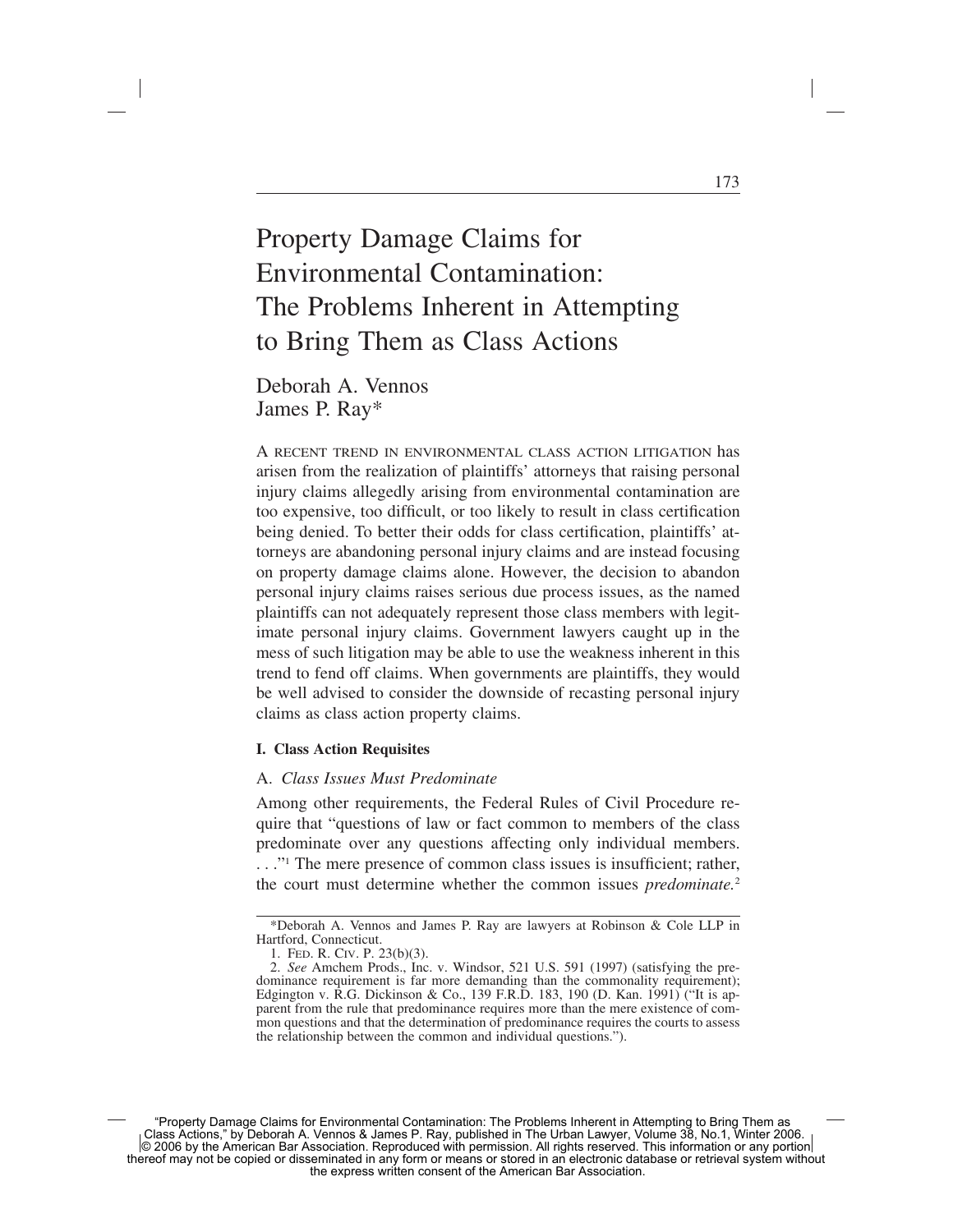When the case involves numerous individualized issues, it is likely that the case will disintegrate into a series of mini-trials, thus negating the benefits of a class action.3

### B. *Named Class Representatives Must Adequately Represent the Class*

In addition to the requirement that class issues predominate, Rule 23(a)(4) mandates that "the representative parties will fairly and adequately protect the interests of the class."4 The adequacy requirement "uncover[s] conflicts of interest between named parties and the class they seek to represent."5 The adequacy requirement serves to protect the due process rights of absent class members, ensuring that the class representative possesses the same interest and suffers the same injury as absent class members. "The requirement that the class representatives fairly and adequately protect the interests of the class may be regarded as a threshold question of constitutional dimension, since it would violate due process to bind a class member to a ruling against inadequate class representatives."6

"The [typicality and adequacy] tests merge because 'if the representatives' claims are not typical of the class, they cannot adequately protect the interests of the absent class members.'"7 Thus, in order to satisfy the adequacy or typicality requirement, the plaintiff must "demonstrate that other members of the class he purports to represent have suffered the same grievances of which he complains."<sup>8</sup>

## **II. History of Mass Torts—The Class Action Becomes Recognized as a Necessity**

A. *Historically Motions for Class Certification for Mass Tort Claims Were Disfavored Due to the Predominance of Individual Issues*

Drafters of the precursor to the modern federal rule of civil procedure authorizing the certification of class actions explicitly determined that

<sup>3.</sup> *See* FED. R. CIV. P. 23(b)(3) advisory committee's note (in the mass accident context, significant individual issues of liability and damages may arise, and "an action conducted nominally as a class action would degenerate in practice into multiple lawsuits separately tried.").

<sup>4.</sup> FED. R. CIV. P. 23(a)(4).

<sup>5.</sup> *Amchem Prods.*, 521 U.S. at 625.

<sup>6.</sup> *In re* Storage Tech. Corp. Sec. Litig. 113 F.R.D. 113, 117 (D. Colo. 1986).

<sup>7.</sup> Sollenbarger v. Mountain States Tel. & Tel. Co*.*, 121 F.R.D. 417, 423–24 (D.N.M. 1988).

<sup>8.</sup> White v. Gates Rubber Co*.*, 53 F.R.D. 412, 415 (D. Colo. 1971).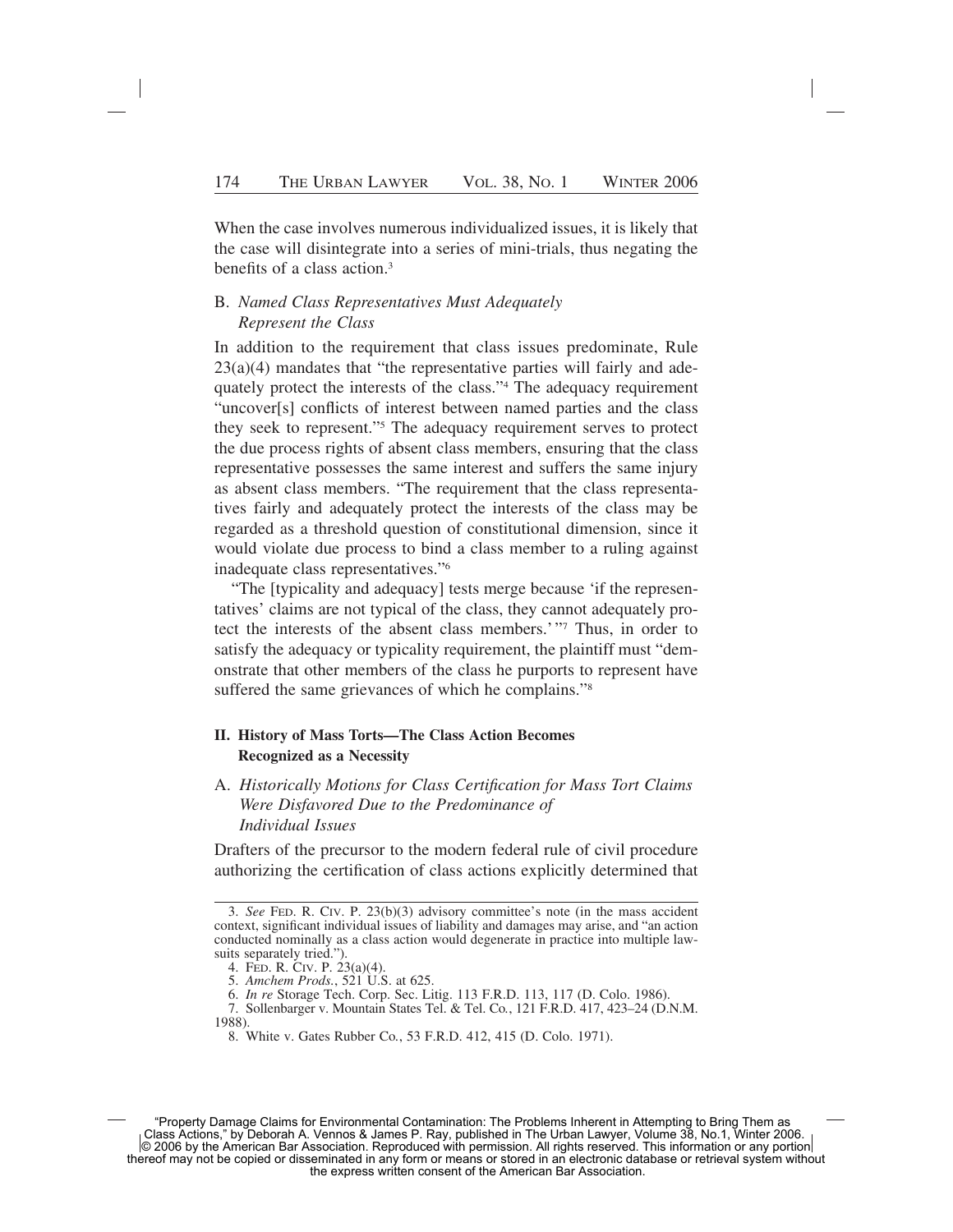use of the class action device in a mass accident scenario was inappropriate due to the prevalence of individual issues:

A "mass accident" resulting in injuries to numerous persons is ordinarily not appropriate for a class action because of the likelihood that significant questions, not only of damages but of liability and defenses to liability, would be present, affecting the individuals in different ways. In these circumstances an action conducted nominally as a class action would degenerate in practice into multiple lawsuits separately tried.<sup>9</sup>

In addition, one of the main purposes of the newly drafted rule was to enable negative value litigants to pursue claims that were otherwise of insufficient monetary worth to justify the costs of litigation.10 Because tort claims do not generally fall into the category of negative value suits, and because individual issues are generally pervasive in tort claims, early implementation of the new rule resulted in ultimate denials of motions for class certification in the mass tort arena.<sup>11</sup>

## B. *Despite the Inappropriateness of Class Actions in Mass Exposure Cases, Fear of Inundation of Federal Dockets Forced a Sea Change*

The more complex the circumstances surrounding the alleged injury, the more likely that individual issues will predominate. Among other circumstances, claims can range from a discrete vector of injury occurring at one instant in time (e.g., transportation accident), to the same vector of injury occurring over a particular time period (e.g., claims based on defective products), to different potential vectors of injury occurring over a particular period of time (e.g., toxic tort cases). It is generally recognized that class action certification is more appropriate in mass accident cases (discrete vector of injury, which reduces the likelihood of individual issues) in comparison to cases of mass exposure (multiple vectors of injury affecting varied populations, which increase the likelihood of individual issues).<sup>12</sup>

Yet, because of the inundation of mass tort actions filed in the federal court system, the trend in the mid-to-late 1980s was to certify classes without regard to the nature of the vector of injury. For instance, in the

<sup>9.</sup> FED. R. CIV. P. 23(b)(23) advisory committee's note.

<sup>10.</sup> *See id.*

<sup>11.</sup> *See, e.g., In re* N. Dist. of Cal. Dalkon Shield IUD Prods. Liab. Litig., 693 F.2d 847 (9th Cir. 1982) (vacating district court's decision to certify a class of women allegedly injured by the Dalkon Shield Intra-Uterine Device); *In re* Fed. Skywalk Cases, 680 F.2d 1175, 1184 (8th Cir. 1982) (reversing lower court's decision to certify class of plaintiffs due to the collapse of two skywalks at a Hyatt Regency Hotel). *See generally* Richard A. Chesley & Kathleen W. Kolodgy, Note, *Mass Exposure Torts: An Efficient Solution to a Complex Problem*, 54 U. CIN. L. REV. 467 (1985).

<sup>12.</sup> *See generally*, John C. Coffee, Jr., *Class Wars: The Dilemma of the Mass Tort Class Action*, 95 COLUM. L. REV. 1343, 1358 (1995).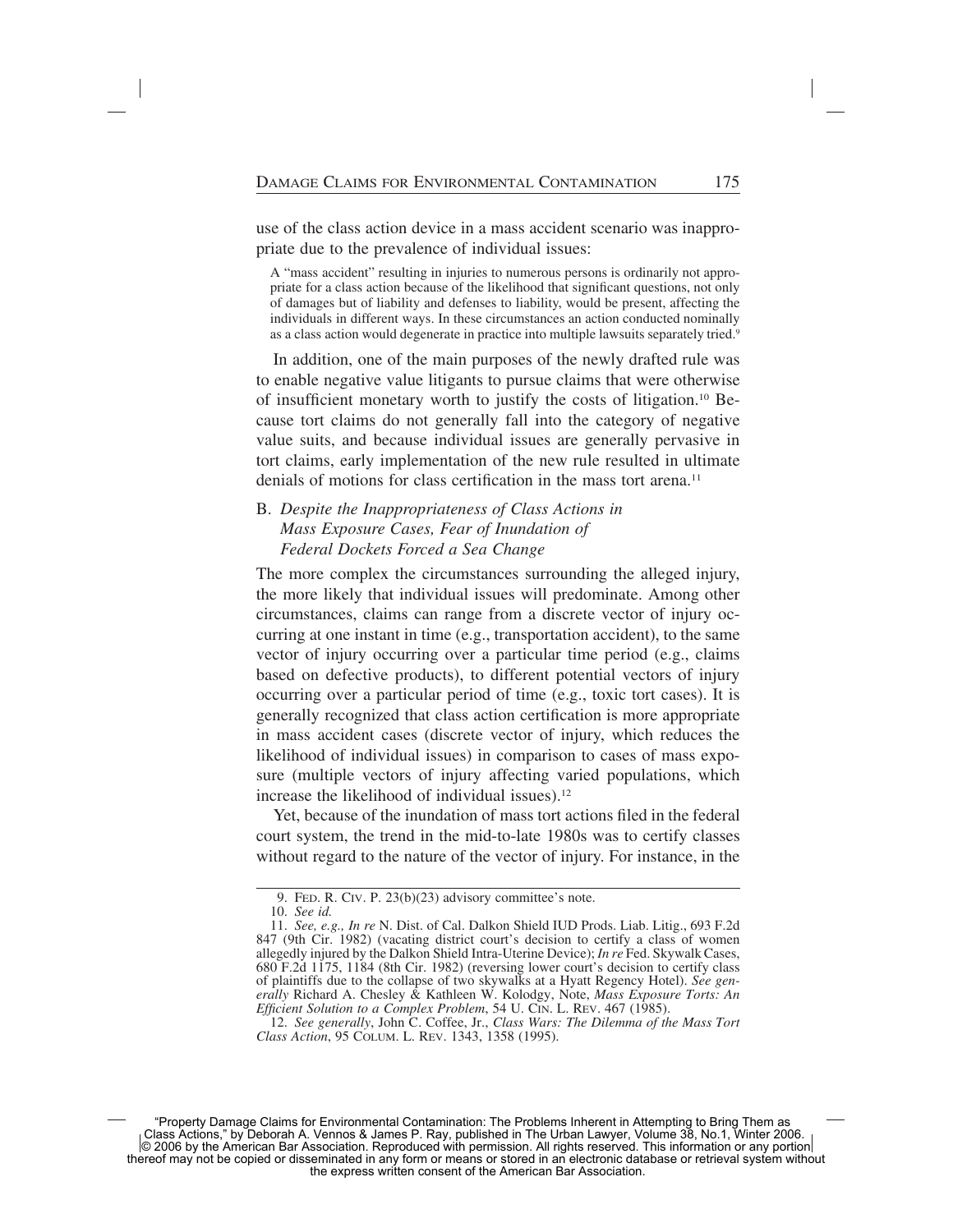mid-1980s, federal courts recognized that the class action mechanism was necessary (although not necessarily appropriate) in asbestos litigation cases. The Fifth Circuit affirmed class certification in *Jenkins v. Raymark Industries*, stating, "[t]he courts are now being forced to rethink the alternatives and priorities by the current volume of litigation and more frequent mass disasters."13 In the same year, the Third Circuit affirmed, in part, class certification in another asbestos case.14

### C. *By Their Very Nature, Individual Issues Predominate in Environmental Contamination Claims*

Because typical environmental contamination claims generally lack a discrete vector of injury (whether personal injury or property damage), individual issues are more likely to predominate. Unlike a mass transportation accident, or even defective product cases, claimants in environmental contamination cases must first prove that they were actually exposed to the alleged injury-causing agent. This hurdle was easier to overcome in the Agent Orange claims, where it could be shown that a *unique* product had been distributed in *particular areas* at *discrete times* and that, in those areas and at those times, putative plaintiffs were present.15

However, in the more typical environmental contamination claim, geographic and temporal causation issues are more prominent. Plaintiffs must show that more ubiquitous agents (or resulting degradation products) came from the source complained of and that the class was actually exposed to the product after the defendant's product was released. Even if plaintiffs can show class-wide exposure and class-wide harm, claimants must show that it was not only the ubiquitous agent that caused class-wide harm, but that it was the defendant's source of the ubiquitous agent that did so.

In addition to the general intricacies involved with establishing geographic and temporal causation in environmental contamination claims, allegations of personal injury raise further complexities that normally sound the death knell for class certification.16 A district court in *Hurd v. Monsanto Co.* denied class certification in a claim based on exposure to polychlorinated biphenyls (PCBs), summarizing the issues as follows:

16. *See, e.g.*, Gerald W. Boston, *A Mass-Exposure Model of Toxic Causation: The Content of Scientific Proof and the Regulatory Experience*, 18 COLUM. J. ENVTL. L. 181 (1993) (discussing various complexities in establishing causation in mass tort actions alleging damages due to personal injury).

<sup>13. 782</sup> F.2d 468, 473 (5th Cir. 1986).

<sup>14.</sup> *See In re* School Asbestos Litig*.*, 789 F.2d 996 (3d Cir. 1986).

<sup>15.</sup> *See In re* "Agent Orange" Prod. Liab. Litig., 818 F.2d 145 (2d Cir. 1987) (affirming class certification in a mass tort action involving exposure to Agent Orange).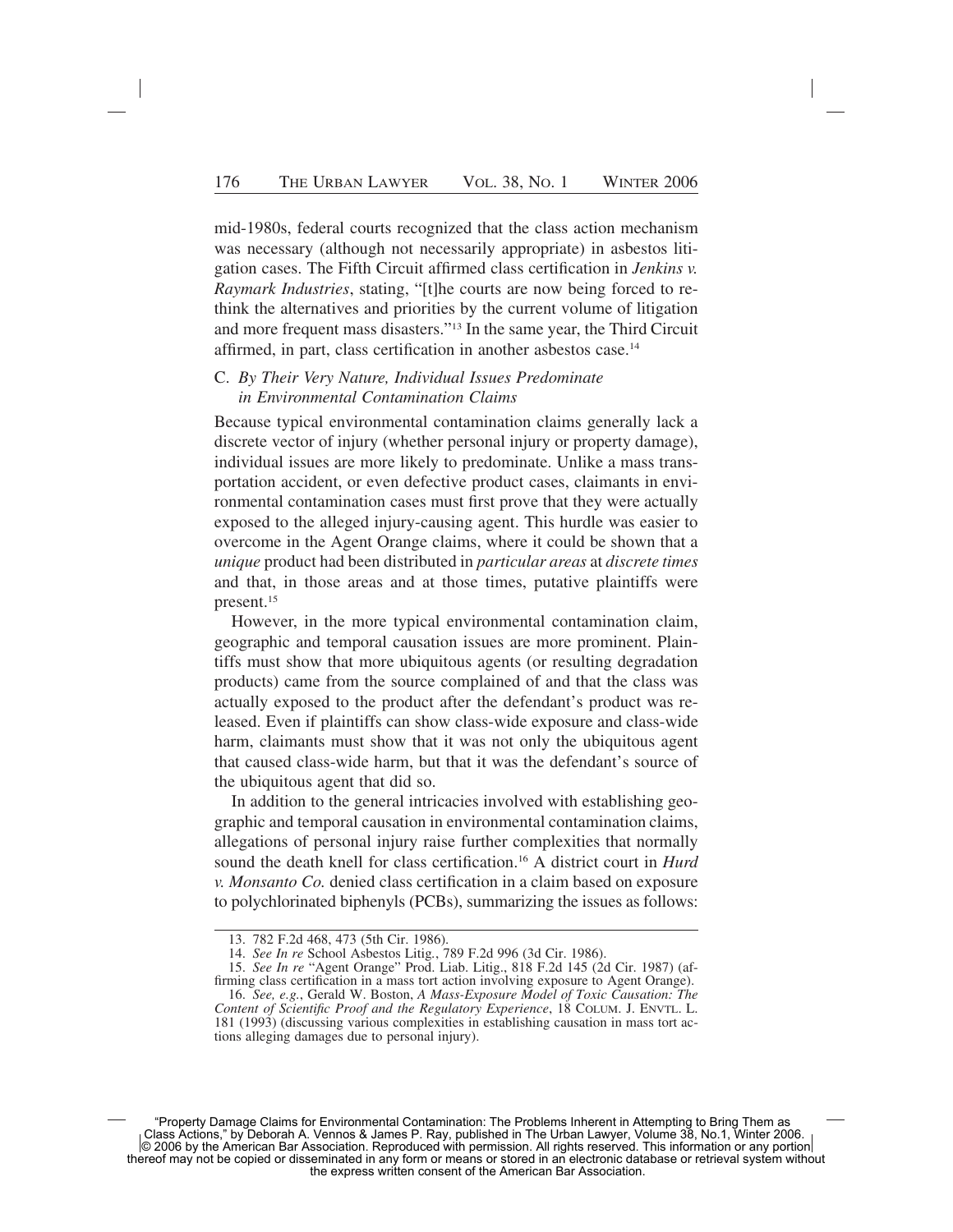Here, plaintiff has not shown that common issues will predominate over individual issues. Unlike airplane crash or hotel disaster cases, which usually involve a single set of operative facts used to establish liability . . . this case involves continuing exposure over as many as twenty years. Undeniably, some class members have been exposed to PCBs only for a few months and at low levels, while others, for decades and at high levels . . . [and] even if a jury could make a class-wide finding of fact regarding the general health risks posed by PCBs, resolution of liability issues would still require an individual inquiry into the circumstances involving each class member's exposure and susceptibility.<sup>17</sup>

This is not to say that claims based on property damage are any better suited for class action. Property damage claims are normally based on allegations of trespass and nuisance, where plaintiffs must show that the contamination physically and adversely impacted the owner's use and enjoyment of the property.18 Just like personal injury claims, in which each individual plaintiff's exposure is unique, the physical and adverse impact to each property owner will vary depending on circumstances including knowledge upon sale, length of exposure, level of exposure, and whether particular owners have water rights.19 As a result, many courts have denied class certification in claims based solely on property damage in the environmental context.20

#### **III. Res Judicata and Claim Splitting**

A basic function of res judicata is to prevent parties from relitigating an action or issue that has already been decided by a proper judgment in a prior proceeding. Beyond the goal of bestowing finality on validly decided judgments, the doctrine of res judicata serves to protect defen-

<sup>17. 164</sup> F.R.D. 234, 240 (S.D. Ind. 1995) (citations omitted).

<sup>18.</sup> *See, e.g.*, Allison Rittenhouse Hayward, *Common Law Remedies and the UST Regulations*, 21 B.C. ENVTL. AFF. L. REV. 619 (1994).

<sup>19.</sup> *See, e.g.*, Schuerman v. Chevron Pipe Line Co*.*, Case No. CV OC 9502258D at 10–14 (4th J.D. Idaho 1996); Satsky v. Paramount Communications, Inc*.*, No. Civ.A. 90-S-1561, 1996 WL 1062376, at \*13 (D. Colo. Mar. 13, 1996); Church v. General Elec. Co., 138 F. Supp. 2d 169, 182 (D. Mass. 2001).

<sup>20.</sup> However, denial of class certification in these cases is less than certain, as other courts have certified classes based on property damage claims. *See, e.g.*, Coastal Corp. v. Garza, 979 S.W.2d 318, 321 (Tex. 1998); DeSario v. Indus. Excess Landfill, Inc., 587 N.E.2d 454 (Ohio Ct. App. 1991); Boughton v. Cotter Corp., 65 F.3d 823, 827– 28 (10th Cir. 1995); Thomas v. Fag Bearings Corp., 846 F. Supp. 1400, 1403 (W.D. Mo. 1994); McGuire v. Int'l Paper Co., No. 1:92-CV-593, 1994 U.S. Dist. LEXIS 4783, at \*25 (S.D. Miss. Feb. 18, 1994); Daigle v. Shell Oil Co., 133 F.R.D. 600, 602– 03 (D. Colo. 1990); Brown v. Southeastern Pa. Transp. Auth., No. 86–2229, 1987 U.S. Dist. LEXIS 5095, at \*40 (E.D. Pa. Apr. 9, 1987); Ouellette v. Int'l Paper Co., 86 F.R.D. 476, 482–83 (D. Vt. 1980); Sherrill v. Amerada Hess Corp., C.A. 95-CVS-15754, slip op. (N.C. Sup. Ct. Nov. 7, 1996); Cordova v. Hughes Aircraft Co., C-284158, slip op. (Ariz. Sup. Ct. July 10, 1996); Dyer v. Monsanto Co., CV-93–250, slip op. (Ala. Cir. Ct. Aug. 4, 1995); RSR Corp. v. Hayes, 673 S.W.2d 928, 933 (Tex. Ct. App. 1984).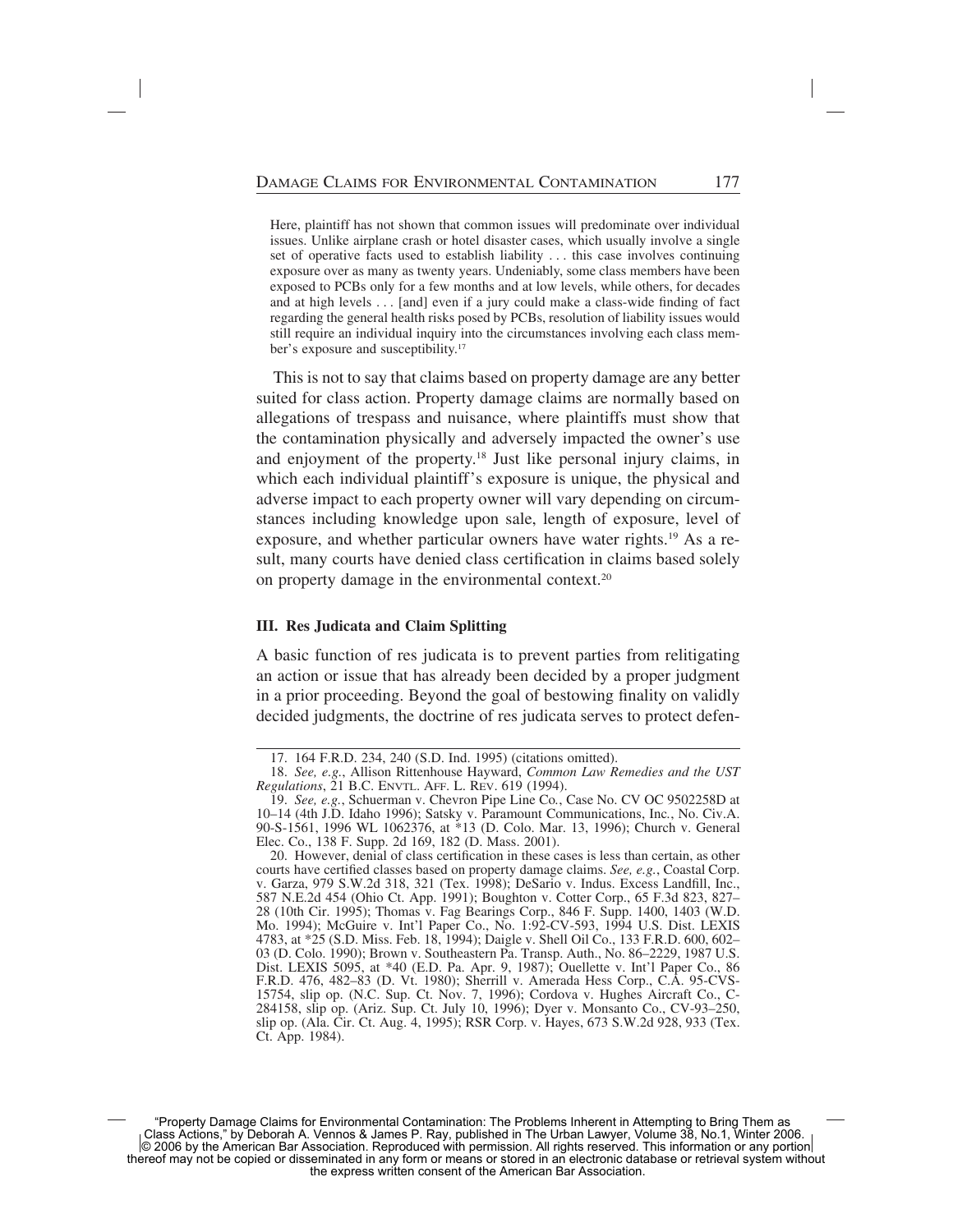dants from being forced to protect themselves from plaintiffs' "claim splitting," i.e., repetitive actions brought by the same plaintiff involving the same cause of action. Some states apply the doctrine narrowly, only barring subsequent claims when the prior claim was based on the same cause of action, and when it is clear that the evidentiary proof would be the same.<sup>21</sup> However, other states apply res judicata more broadly, finding that former actions are conclusive as to all issues that were actually litigated *or that could have been litigated.*<sup>22</sup>

Specifically, early court decisions, mostly based on vehicle accidents, held that when a plaintiff brings a first action based on either personal injury *or* property damage (not both), a subsequent action based on the previously abandoned claim is barred.<sup>23</sup>

## **IV. Abandonment of Personal Injury Claims at the Expense of Potential Personal Injury Claimants Violates the Due Process Rights of Putative Class Members**

Beyond the fact that class certification is inappropriate due to individual issue predominance in environmental contamination cases generally and particularly in those asserting personal injury claims—serious due process issues arise when plaintiffs' attorneys abandon personal injury claims in order to increase their odds for class certification.<sup>24</sup> Res judicata applies to absent class members with the same force and effect as it does to the named plaintiffs.25 Thus, all class members face a potential bar of future personal injury claims if the class action is one that is based on property damages only.26 As such, named plaintiffs

<sup>21.</sup> *See, e.g.*, Diebold Safe & Lock Co. v. Morse, 124 N.E. 429 (Mass. 1919).

<sup>22.</sup> *See, e.g.*, Golden v. Mascari, 25 N.E.2d 462 (Ohio Ct. App. 1939) (finding that a subsequent claim based on quantum meruit was barred as it was not sufficiently different to create a new cause of action when a prior claim brought by plaintiff based on express contract had already been decided); Kinzel v. Boston  $\&$  Duluth Farm Land Co., 145 N.W. 124 (Minn. 1914) (finding that even though the issue of value of services was not actually litigated in prior claim, a subsequent claim for value of services was barred because it could have been litigated in prior suit).

<sup>23.</sup> *See, e.g.*, Ozan Lumber Co. v. Tidwell, 212 S.W.2d 349 (Ark. 1948) (prior suit based on personal injuries in a car accident barred subsequent suit based on property damage); Pratt v. Vaughan, 38 P.2d 799 (Cal. Ct. App. 1934) (prior suit based on personal injury relating to a vehicle accident barred subsequent suit based on property damage).

<sup>24.</sup> The same argument applies to plaintiffs who attempt to bring claims based solely on economic damages, abandoning claims for injunctive relief. *See, e.g., Ex parte* Russell Corp., 703 So. 2d 953 (Ala. 1997) (denying class certification because plaintiffs' abandonment of injunctive relief claims could bar any future injunctive relief claims against the defendant for environmental contamination).

<sup>25.</sup> *See* Eisen v. Carlisle & Jacquelin, 417 U.S. 156, 173 (1974).

<sup>26.</sup> *See, e.g.*, Millett v. Atl. Richfield Co., No. CV-98–555, 2000 Me. Super. LEXIS 39, at \*31 n. 18 (Mar. 2, 2000).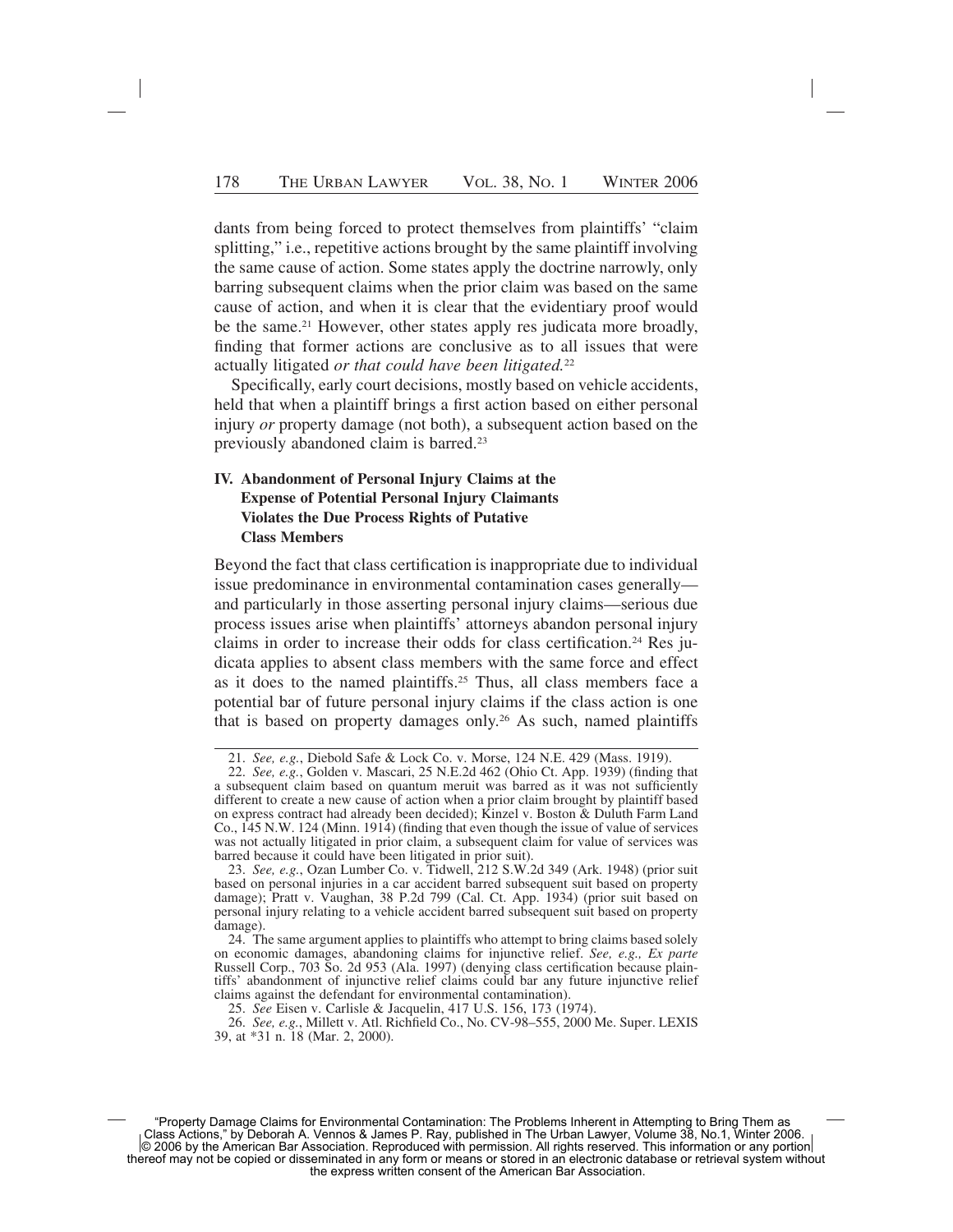who bring class actions based solely on property damage claims in environmental contamination cases are necessarily inadequate representatives of a putative class. They cannot adequately represent absent class members who also have personal injury claims.

To this end, several courts have held that abandonment of personal injury claims by named plaintiffs render them inadequate class representatives.27 In *Millett*, the proposed class was comprised of owners of private water wells allegedly contaminated with MTBE.<sup>28</sup> The named plaintiffs sought testing of the well water, compensation for alleged losses in property value, and remediation costs but did not seek compensation for personal injury claims.29 The court determined that the named plaintiffs' failure to include personal injury claims rendered them inadequate class representatives: "The possible prejudice of losing personal injury claims is 'simply too great for [this] Court to conclude that the named Plaintiffs' interests are aligned with those of the class.'"30

# **V. The Opt-Out "Notice" Is Insufficient to Notify Putative Plaintiffs of the Potential Permanent Abandonment of Claims**

It is generally understood that the opt-out notice is commonly disregarded by putative class members, and those who do attempt to read it have difficulty understanding it.<sup>31</sup> By no means does the typical opt-out notice spell out with any clarity that the claims being pursued are based on property damage only and that putative class members may be barred from bringing personal injury claims in the future. While some courts rely on the opt-out notice to support their theory that putative

<sup>27.</sup> *In re* MTBE Prod. Liab. Litig*.*, 209 F.R.D. 323, 338–39 (S.D.N.Y. 2002) (class certification denied because named plaintiffs who chose to abandon personal injury claims in environmental contamination case arising out of leaking underground storage tanks were necessarily inadequate class representatives); Thompson v. Am. Tobacco Co., Inc*.*, 189 F.R.D. 544, 550–51 (D. Minn. 1999) (named plaintiffs who asserted claims for medical monitoring but not personal injury were inadequate representatives); Feinstein v. Firestone Tire & Rubber Co., 535 F. Supp. 595, 606 n.16 (S.D.N.Y. 1992) (named plaintiffs who did not assert personal injury claims along with breach of warranty claims found inadequate); Millett v. Atl. Richfield Co., No. CV-98–555, 2000 Me. Super. LEXIS 39, at \*31 n. 18 (Mar. 2, 2000).

<sup>28.</sup> *Millett*, 2000 Me. Super. LEXIS 39, at \*31 n.18.

<sup>29.</sup> *Id.* at \*11, \*31.

<sup>30.</sup> *Id.* at \*32–34; *see also Feinstein*, 535 F. Supp. at 606 n.16 ("It is difficult to imagine many courts sanctioning separate actions for property and injury claims arising out of the same incident.").

<sup>31.</sup> As Newberg suggests, the extent to which putative class members do not understand the opt-out notice can not be understated, as returned opt-out notices include remarks like, "I am unable to attend your class." ALBA CONTE & HERBERT NEWBERG, NEWBERG ON CLASS ACTIONS § 8–39 (4th ed. 2002).